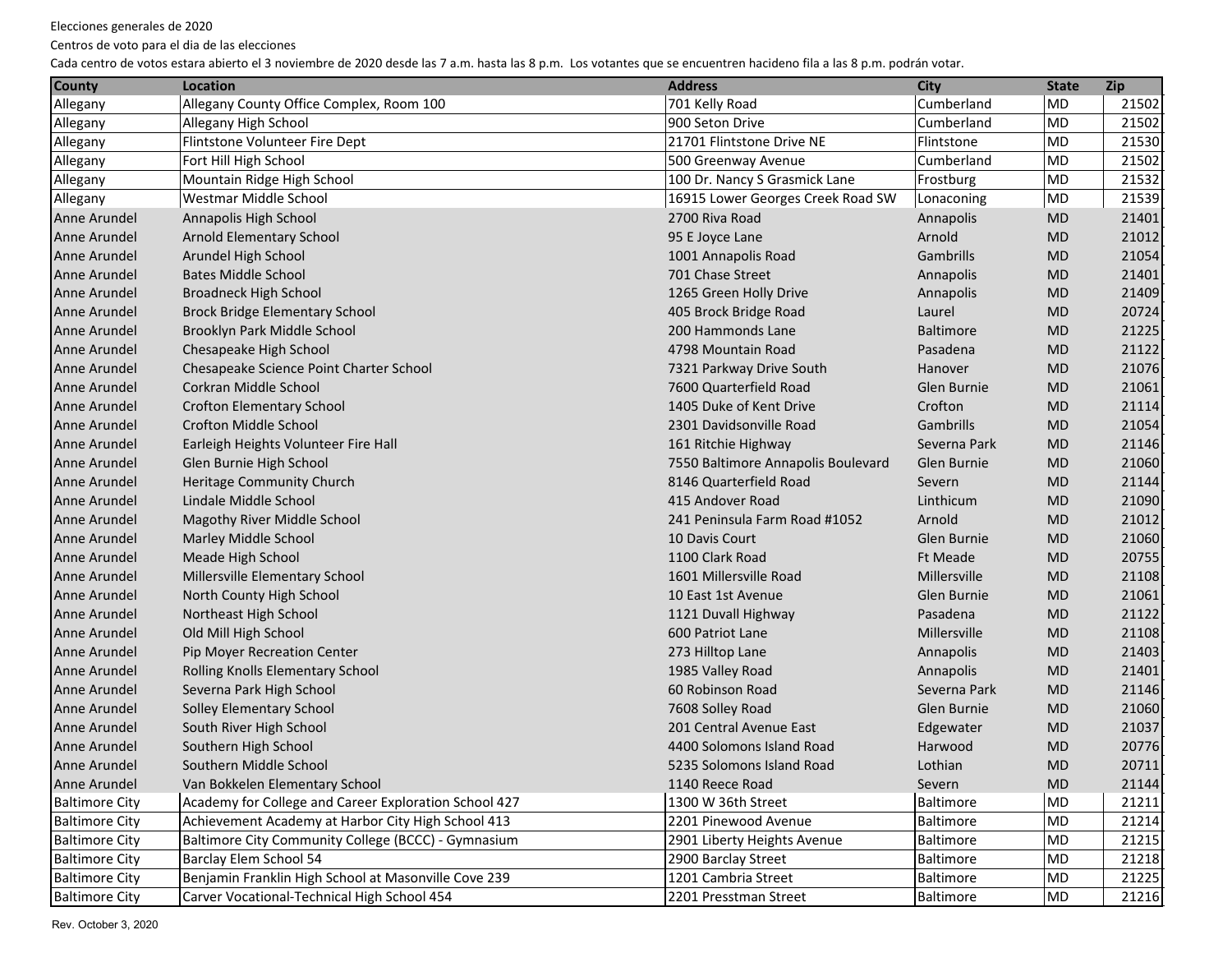Centros de voto para el dia de las elecciones

| <b>County</b>           | Location                                              | <b>Address</b>             | <b>City</b>         | <b>State</b> | Zip   |
|-------------------------|-------------------------------------------------------|----------------------------|---------------------|--------------|-------|
| <b>Baltimore City</b>   | Cross Country @ Northwestern School 247               | 6900 Park Heights Avenue   | Baltimore           | <b>MD</b>    | 21215 |
| <b>Baltimore City</b>   | Dickey Hill Elementary/Middle School 201              | 5025 Dickey Hill Road      | Baltimore           | <b>MD</b>    | 21207 |
| <b>Baltimore City</b>   | Digital Harbor High School 416                        | 1100 Covington Street      | Baltimore           | <b>MD</b>    | 21230 |
| <b>Baltimore City</b>   | Edmondson High School 400                             | 501 N Athol Avenue         | Baltimore           | <b>MD</b>    | 21229 |
| <b>Baltimore City</b>   | Forest Park High School 406                           | 3701 Eldorado Avenue       | Baltimore           | <b>MD</b>    | 21207 |
| <b>Baltimore City</b>   | Holabird Academy 229                                  | 1500 Imla Street           | Baltimore           | <b>MD</b>    | 21224 |
| <b>Baltimore City</b>   | Leith Walk Elementary/Mid School 245                  | 5915 Glennor Road          | Baltimore           | <b>MD</b>    | 21239 |
| <b>Baltimore City</b>   | Morgan State University - Hurt Gymnasium              | 1700 E Cold Spring Lane    | Baltimore           | <b>MD</b>    | 21251 |
| <b>Baltimore City</b>   | Mount Pleasant Church and Ministries                  | 6000 Radecke Avenue        | Baltimore           | <b>MD</b>    | 21206 |
| <b>Baltimore City</b>   | New Era Academy                                       | 2700 Seamon Avenue         | Baltimore           | <b>MD</b>    | 21225 |
| <b>Baltimore City</b>   | Oriole Park @ Camden Yards - Dempsey Restaurant       | 333 W Camden Street        | Baltimore           | <b>MD</b>    | 21201 |
| <b>Baltimore City</b>   | Patterson High School 405                             | 100 Kane Street            | Baltimore           | <b>MD</b>    | 21224 |
| <b>Baltimore City</b>   | Paul Laurence Dunbar High School 414                  | 1400 Orleans Street        | Baltimore           | <b>MD</b>    | 21231 |
| <b>Baltimore City</b>   | Reach! Partnership School 341                         | 2555 Harford Road          | Baltimore           | MD           | 21218 |
| <b>Baltimore City</b>   | Renaissance Academy 433                               | 1301 McCulloh Street       | Baltimore           | MD           | 21217 |
| <b>Baltimore City</b>   | Southeast Anchor Library                              | 3601 Eastern Avenue        | Baltimore           | <b>MD</b>    | 21224 |
| <b>Baltimore City</b>   | Violetville Elementary/Middle School 226              | 1207 Pine Heights Avenue   | Baltimore           | <b>MD</b>    | 21229 |
| <b>Baltimore City</b>   | Western High School 407                               | 4600 Falls Road            | Baltimore           | MD           | 21209 |
| <b>Baltimore County</b> | <b>Arbutus Recreation Center</b>                      | 865 Sulphur Spring Road    | Halethorpe          | <b>MD</b>    | 21227 |
| <b>Baltimore County</b> | Catonsville High School                               | 421 Bloomsbury Avenue      | Baltimore           | <b>MD</b>    | 21228 |
| <b>Baltimore County</b> | Catonsville Middle School                             | 2301 Edmondson Avenue      | <b>Baltimore</b>    | <b>MD</b>    | 21228 |
| <b>Baltimore County</b> | Chatsworth Elementary School                          | 222 New Avenue             | Reisterstown        | <b>MD</b>    | 21136 |
| <b>Baltimore County</b> | Chesapeake High School                                | 1801 Turkey Point Road     | <b>Baltimore</b>    | <b>MD</b>    | 21221 |
| <b>Baltimore County</b> | <b>Colgate Elementary School</b>                      | 401 51st Street            | <b>Baltimore</b>    | <b>MD</b>    | 21224 |
| <b>Baltimore County</b> | County Campus Metro Centre at Owings Mills            | 10302 Grand Central Avenue | <b>Owings Mills</b> | <b>MD</b>    | 21117 |
| <b>Baltimore County</b> | Dulaney High School                                   | 255 East Padonia Road      | Lutherville         | <b>MD</b>    | 21093 |
| <b>Baltimore County</b> | Dundalk High School                                   | 1901 Delvale Avenue        | <b>Baltimore</b>    | <b>MD</b>    | 21222 |
| <b>Baltimore County</b> | Eastern Technical High School                         | 1100 Mace Avenue           | <b>Baltimore</b>    | <b>MD</b>    | 21221 |
| <b>Baltimore County</b> | Franklin High School                                  | 12000 Reisterstown Road    | Reisterstown        | <b>MD</b>    | 21136 |
| <b>Baltimore County</b> | George Washington Carver Center for Arts & Technology | 938 York Road              | Baltimore           | <b>MD</b>    | 21204 |
| <b>Baltimore County</b> | Hereford High School                                  | 17301 York Road            | Parkton             | <b>MD</b>    | 21120 |
| <b>Baltimore County</b> | Honeygo Elementary School                             | 4816 E Joppa Road          | Perry Hall          | <b>MD</b>    | 21138 |
| <b>Baltimore County</b> | Honeygo Run Community Center                          | 9033 Honeygo Boulevard     | Perry Hall          | <b>MD</b>    | 21128 |
| <b>Baltimore County</b> | Jacksonville Recreation Center at Sweet Air Park      | 3605 B Sweet Air Road      | Jacksonville        | <b>MD</b>    | 21131 |
| <b>Baltimore County</b> | Lansdowne Elementary School                           | 2301 Alma Road             | Baltimore           | <b>MD</b>    | 21227 |
| <b>Baltimore County</b> | Loch Raven High School                                | 1212 Cowpens Avenue        | <b>Baltimore</b>    | <b>MD</b>    | 21286 |
| <b>Baltimore County</b> | Milford Mill Academy                                  | 3800 Washington Avenue     | <b>Baltimore</b>    | MD           | 21244 |
| <b>Baltimore County</b> | New Town High School                                  | 4931 New Town Boulevard    | <b>Owings Mills</b> | MD           | 21117 |
| <b>Baltimore County</b> | Oregon Ridge Lodge                                    | 13401 Beaver Dam Road      | Cockeysville        | MD           | 21030 |
| <b>Baltimore County</b> | <b>Orems Elementary School</b>                        | 711 High Villa Road        | Baltimore           | MD           | 21221 |
| <b>Baltimore County</b> | Overlea High School                                   | 5401 Kenwood Avenue        | Baltimore           | MD           | 21206 |
| <b>Baltimore County</b> | Owings Mills High School                              | 124 Tollgate Road          | <b>Owings Mills</b> | MD           | 21117 |
| <b>Baltimore County</b> | Parkville High School                                 | 2600 Putty Hill Avenue     | Baltimore           | <b>MD</b>    | 21234 |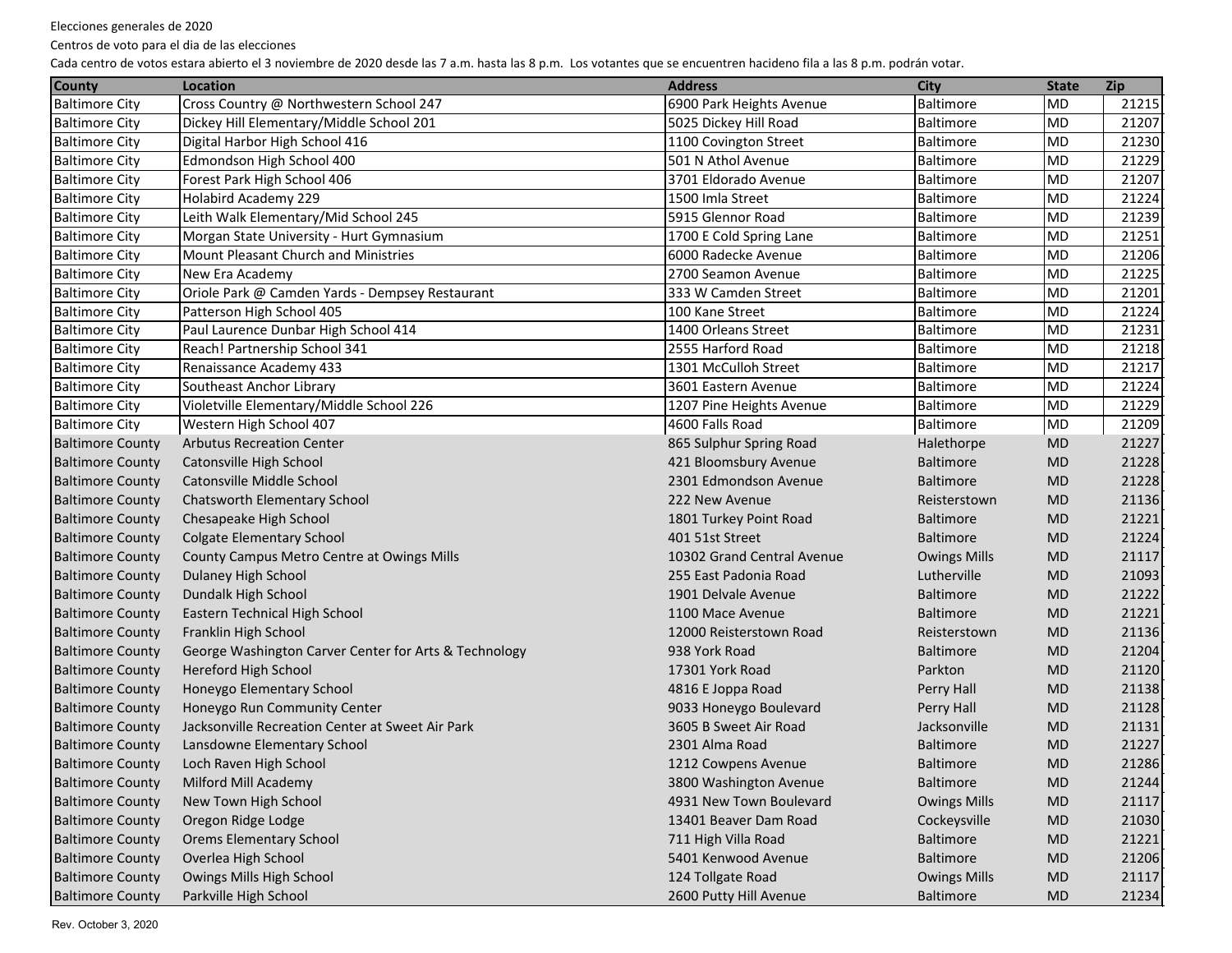Centros de voto para el dia de las elecciones

| <b>County</b>           | Location                                        | <b>Address</b>                     | <b>City</b>             | <b>State</b> | <b>Zip</b> |
|-------------------------|-------------------------------------------------|------------------------------------|-------------------------|--------------|------------|
| <b>Baltimore County</b> | Patapsco High School                            | 8100 Wise Avenue                   | <b>Baltimore</b>        | <b>MD</b>    | 21222      |
| <b>Baltimore County</b> | Perry Hall High School                          | 4601 Ebenezer Road                 | <b>Baltimore</b>        | <b>MD</b>    | 21236      |
| <b>Baltimore County</b> | Pikesville High School                          | 7621 Labyrinth Road                | <b>Baltimore</b>        | <b>MD</b>    | 21208      |
| <b>Baltimore County</b> | Randallstown Community Center                   | 3505 Resource Drive                | Randallstown            | <b>MD</b>    | 21133      |
| <b>Baltimore County</b> | Randallstown High School                        | 4000 Offutt Road                   | Randallstown            | <b>MD</b>    | 2113       |
| <b>Baltimore County</b> | Red House Run Elementary School                 | 1717 Weyburn Road                  | <b>Baltimore</b>        | <b>MD</b>    | 21237      |
| <b>Baltimore County</b> | <b>Reisterstown Senior Center</b>               | 12035 Reisterstown Road            | Reisterstown            | <b>MD</b>    | 21136      |
| <b>Baltimore County</b> | Seventh District Elementary School              | 20300 York Road                    | Parkton                 | <b>MD</b>    | 21129      |
| <b>Baltimore County</b> | Sollers Point Multi-Purpose Center              | 323 Sollers Point Road             | <b>Baltimore</b>        | <b>MD</b>    | 21222      |
| <b>Baltimore County</b> | Sparrows Point High School                      | 7400 North Point Road              | <b>Baltimore</b>        | <b>MD</b>    | 21219      |
| <b>Baltimore County</b> | Towson High School                              | 69 Cedar Avenue                    | <b>Baltimore</b>        | <b>MD</b>    | 21286      |
| <b>Baltimore County</b> | Towson University - South Campus Pavilion       | 1 Auburn Drive                     | <b>Baltimore</b>        | <b>MD</b>    | 21204      |
| <b>Baltimore County</b> | Victory Villa Community Center                  | 404 Compass Road                   | <b>Baltimore</b>        | <b>MD</b>    | 21220      |
| <b>Baltimore County</b> | Vincent Farm Elementary School                  | 6019 Ebenezer Road                 | <b>White Marsh</b>      | <b>MD</b>    | 21162      |
| <b>Baltimore County</b> | Western School of Technology                    | 100 Kenwood Avenue                 | <b>Baltimore</b>        | <b>MD</b>    | 21228      |
| <b>Baltimore County</b> | <b>Woodlawn Community Center</b>                | 2120 Gwynn Oak Avenue              | Gwynn Oak               | <b>MD</b>    | 21207      |
| <b>Baltimore County</b> | Woodlawn High School                            | 1801 Woodlawn Drive                | <b>Baltimore</b>        | <b>MD</b>    | 21207      |
| Calvert                 | Calvert High School                             | 520 Fox Run Boulevard              | <b>Prince Frederick</b> | <b>MD</b>    | 20678      |
| Calvert                 | <b>Community Resources Building</b>             | 30 Duke Street                     | <b>Prince Frederick</b> | MD           | 20678      |
| Calvert                 | Huntingtown High School                         | 4125 Solomons Island Road          | Huntingtown             | <b>MD</b>    | 20639      |
| Calvert                 | Northern High School                            | 2950 Chaneyville Road              | Owings                  | MD           | 20736      |
| Calvert                 | Patuxent High School                            | 12485 Southern Connector Boulevard | Lusby                   | <b>MD</b>    | 20657      |
| Caroline                | <b>Greensboro VFC Community Hall</b>            | 13781 Greensboro Road              | Greensboro              | <b>MD</b>    | 21639      |
| Caroline                | <b>Preston Fire Hall</b>                        | 3680 Choptank Avenue               | Preston                 | <b>MD</b>    | 21655      |
| Caroline                | The General James F. Fretterd Community Center  | 107 S. 4th Street                  | Denton                  | <b>MD</b>    | 21629      |
| Carroll                 | Francis Scott Key High School                   | 3825 Bark Hill Road                | <b>Union Bridge</b>     | <b>MD</b>    | 21791      |
| Carroll                 | Liberty High School                             | 5855 Bartholow Road                | Sykesville              | MD           | 21784      |
| Carroll                 | Manchester Valley High School                   | 3300 Maple Grove Road              | Manchester              | <b>MD</b>    | 21102      |
| Carroll                 | North Carroll Middle School                     | 2401 Hanover Pike                  | Hampstead               | <b>MD</b>    | 21074      |
| Carroll                 | Old New Windsor Community Room                  | 1100 Green Valley Road             | <b>New Windsor</b>      | <b>MD</b>    | 21776      |
| Carroll                 | Parrs Ridge Elementary School                   | 202 Watersville Road               | <b>Mount Airy</b>       | <b>MD</b>    | 21771      |
| Carroll                 | Pleasant Valley Fire Department                 | 2030 S Pleasant Valley Road        | Westminster             | <b>MD</b>    | 21157      |
| Carroll                 | Sandymount Elementary School                    | 2222 Old Westminster Pike          | Finksburg               | MD           | 21048      |
| Carroll                 | South Carroll High School                       | 1300 W Old Liberty Road            | Sykesville              | MD           | 21784      |
| Carroll                 | South Carroll Swim Club                         | 1900 W Liberty Road                | Westminster             | MD           | 21157      |
| Carroll                 | <b>Taneytown Elementary School</b>              | 100 Kings Drive                    | Taneytown               | <b>MD</b>    | 21787      |
| Carroll                 | Westminster Senior Center                       | 125 Stoner Avenue                  | Westminster             | MD           | 21157      |
| Carroll                 | Winters Mill High School                        | 560 Gorsuch Road                   | Westminster             | MD           | 21157      |
| Cecil                   | Bohemia Manor High School                       | 2755 Augustine Herman Highway      | Chesapeake City         | <b>MD</b>    | 21915      |
| Cecil                   | Cecil County Government Administration Building | 200 Chesapeake Boulevard           | Elkton                  | <b>MD</b>    | 21921      |
| Cecil                   | Elkton High School                              | 110 James Street                   | Elkton                  | <b>MD</b>    | 21921      |
| Cecil                   | North East High School                          | 300 Irishtown Road                 | North East              | MD           | 21901      |
| Cecil                   | Perryville High School                          | 1696 Perryville Road               | Perryville              | <b>MD</b>    | 21903      |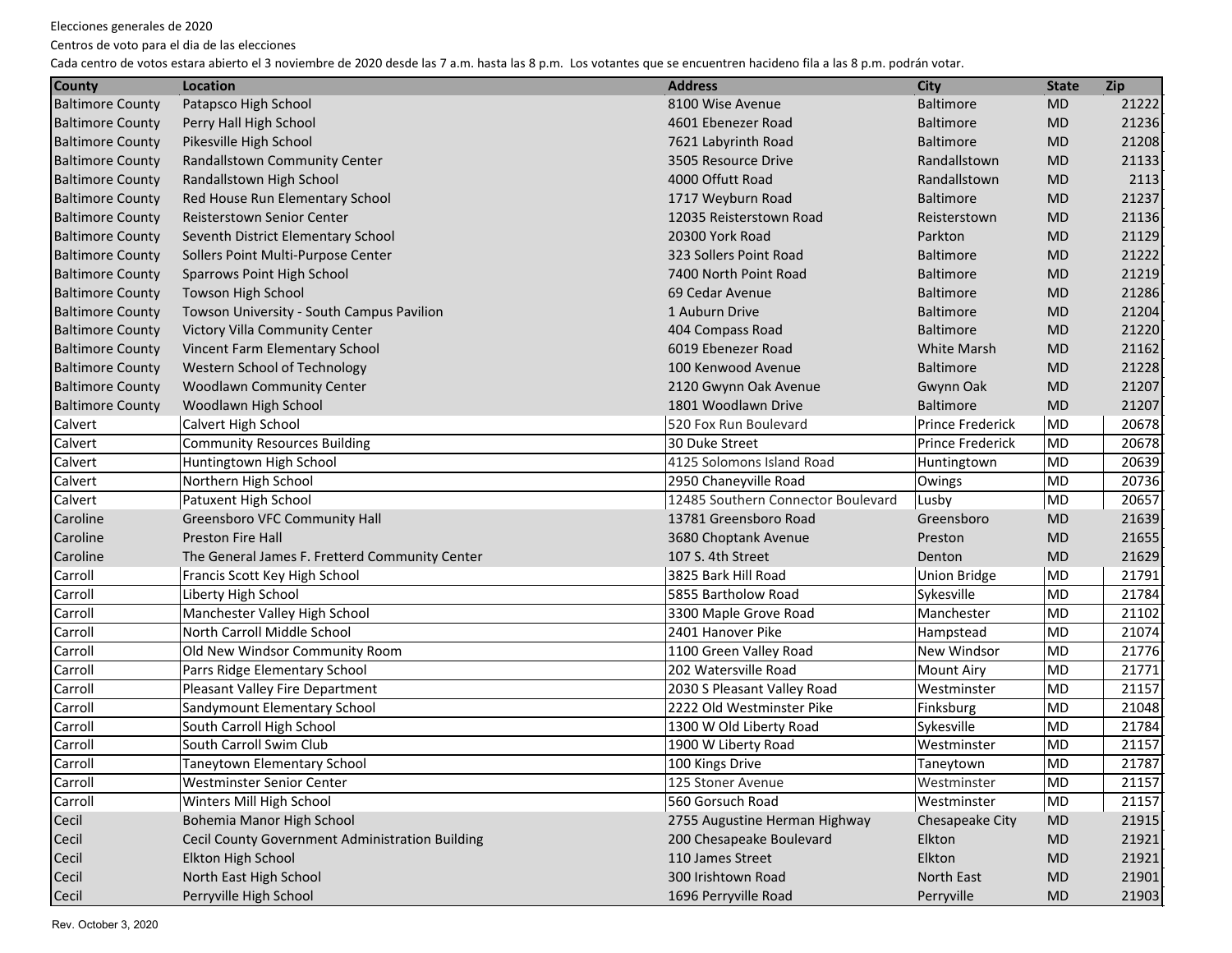Centros de voto para el dia de las elecciones

| Rising Sun High School<br>100 Tiger Drive<br>North East<br><b>MD</b><br>21901<br>Indian Head<br>MD<br>20640<br>Henry E. Lackey High School - Cafeteria<br>3000 Chicamuxen Road<br>La Plata High School - Common's Area<br>6035 Radio Station Road<br>La Plata<br><b>MD</b><br>20646<br>Pomfret<br>Maurice J. McDough High School - Gymnasium<br>7165 Marshall Corner Road<br>MD<br>20675<br>Waldorf<br>North Point High School - Gymnasium<br>2500 Davis Road<br>MD<br>20601<br>Piccowaxen Middle School<br>12834 Rock Point Road<br>MD<br>20664<br>Newburg<br>Sacred Heart Church Friendship Hall<br>201 St. Mary's Avenue<br>La Plata<br>MD<br>20646<br>5305 Piney Church Road<br>Waldorf<br>MD<br>20602<br>St. Charles High School - Gymnasium<br>3785 Leonardtown Road<br>Waldorf<br>MD<br>20601<br>Thomas Stone High School - Cafeteria<br>3300 Middletown Road<br>Westlake High School - Gymnasium<br>Waldorf<br>MD<br>20603<br>Cambridge - South Dorchester High School<br>21613<br>2475 Cambridge Beltway<br>Cambridge<br><b>MD</b><br>Dorchester County Office Building<br>501 Court Lane<br>Cambridge<br><b>MD</b><br>21613<br>5875 Cloverdale Road<br>Hurlock<br>North Dorchester High School<br><b>MD</b><br>21643<br><b>Brunswick</b><br><b>MD</b><br><b>Brunswick Middle School</b><br>301 Cummings Drive<br>21716<br>21788<br>Catoctin High School<br>14745 Sabillasville Road<br>Thurmont<br>MD<br>Frederick<br><b>MD</b><br>21702<br>Cornerstone Fellowship Church<br>66 Waverley Drive<br>Frederick High School<br>Frederick<br><b>MD</b><br>21701<br>650 Carroll Parkway<br>Governor Thomas Johnson High School<br>1501 North Market Street<br>Frederick<br>21701<br>MD<br>Linganore High School<br>Frederick<br><b>MD</b><br>21701<br>12013 Old Annapolis Road<br>200 Schoolhouse Drive<br>Middletown<br>21769<br>Middletown High School<br><b>MD</b><br>Middletown VFD Activities Center<br>1 Fireman's Lane<br>Middletown<br>21769<br><b>MD</b><br>5850 Eaglehead Drive<br>21754<br>Oakdale High School<br>liamsville<br>MD<br>5312 Ballenger Creek Pike<br>Frederick<br>21703<br>Tuscarora High School<br>MD<br>Urbana High School<br>3471 Campus Drive<br>MD<br>21754<br>ljamsville<br>Urbana Regional Library<br>9020 Amelung Street<br>Frederick<br>MD<br>21704<br>Walkersville<br>Walkersville High School<br>81 West Frederick Street<br>MD<br>21793<br>21701<br>William R. Talley Recreation Center<br>121 North Bentz Street<br>Frederick<br>MD<br>Northern High School<br>Accident<br>21520<br>86 Pride Parkway<br><b>MD</b><br>Northern Outreach Center<br>Grantsville<br>21536<br>12601 National Pike<br><b>MD</b><br>14 N 8th Street<br>Oakland<br><b>MD</b><br>21550<br><b>Oakland Community Center</b><br>Aberdeen<br><b>MD</b><br>7 Franklin Street<br>Aberdeen Activity Center<br>21001<br>251 Paradise Road<br>Aberdeen<br><b>MD</b><br>21001<br>Aberdeen High School<br><b>Bel Air</b><br><b>MD</b><br>21014<br>Bel Air High School<br>100 Heighe Street<br><b>Bel Air</b><br><b>MD</b><br>21015<br>C. Milton Wright High School<br>1301 N. Fountain Green Road<br>Dublin Elementary School<br>1527 Whiteford Road<br><b>MD</b><br>21154<br>Street<br>MD<br>21040<br>Harford<br>Edgewood High School<br>2415 Willoughby Beach Road<br>Edgewood<br>Harford<br><b>Edgewood Recreation Center</b><br>Edgewood<br>MD<br>1980 Brookside Drive<br>21040<br>Harford<br>Fallston<br>Fallston High School<br>2301 Carrs Mill Road<br>MD<br>21047<br>Harford<br>Forest Lakes Elementary School<br>100 Osborne Parkway<br>Forest Hill<br>MD<br>21050<br>Harford<br>Harford Technical High School<br>200 Thomas Run Road<br><b>Bel Air</b><br>MD<br>21015<br>Harford<br>Havre de Grace High School<br>700 Congress Avenue<br>MD<br>21078<br>Havre de Grace<br>Harford<br>3825 Federal Hill Road<br>Jarrettsville Fire Hall<br>Jarrettsville<br>MD<br>21084 | <b>County</b>  | Location | <b>Address</b> | <b>City</b> | <b>State</b> | <b>Zip</b> |
|----------------------------------------------------------------------------------------------------------------------------------------------------------------------------------------------------------------------------------------------------------------------------------------------------------------------------------------------------------------------------------------------------------------------------------------------------------------------------------------------------------------------------------------------------------------------------------------------------------------------------------------------------------------------------------------------------------------------------------------------------------------------------------------------------------------------------------------------------------------------------------------------------------------------------------------------------------------------------------------------------------------------------------------------------------------------------------------------------------------------------------------------------------------------------------------------------------------------------------------------------------------------------------------------------------------------------------------------------------------------------------------------------------------------------------------------------------------------------------------------------------------------------------------------------------------------------------------------------------------------------------------------------------------------------------------------------------------------------------------------------------------------------------------------------------------------------------------------------------------------------------------------------------------------------------------------------------------------------------------------------------------------------------------------------------------------------------------------------------------------------------------------------------------------------------------------------------------------------------------------------------------------------------------------------------------------------------------------------------------------------------------------------------------------------------------------------------------------------------------------------------------------------------------------------------------------------------------------------------------------------------------------------------------------------------------------------------------------------------------------------------------------------------------------------------------------------------------------------------------------------------------------------------------------------------------------------------------------------------------------------------------------------------------------------------------------------------------------------------------------------------------------------------------------------------------------------------------------------------------------------------------------------------------------------------------------------------------------------------------------------------------------------------------------------------------------------------------------------------------------------------------------------------------------------------------------------------------------------------------------------------------------------------------------------------------------------------------------------------------------------------------------------------------------------------------------------------------------------------------------------------------|----------------|----------|----------------|-------------|--------------|------------|
|                                                                                                                                                                                                                                                                                                                                                                                                                                                                                                                                                                                                                                                                                                                                                                                                                                                                                                                                                                                                                                                                                                                                                                                                                                                                                                                                                                                                                                                                                                                                                                                                                                                                                                                                                                                                                                                                                                                                                                                                                                                                                                                                                                                                                                                                                                                                                                                                                                                                                                                                                                                                                                                                                                                                                                                                                                                                                                                                                                                                                                                                                                                                                                                                                                                                                                                                                                                                                                                                                                                                                                                                                                                                                                                                                                                                                                                                                        | Cecil          |          |                |             |              |            |
|                                                                                                                                                                                                                                                                                                                                                                                                                                                                                                                                                                                                                                                                                                                                                                                                                                                                                                                                                                                                                                                                                                                                                                                                                                                                                                                                                                                                                                                                                                                                                                                                                                                                                                                                                                                                                                                                                                                                                                                                                                                                                                                                                                                                                                                                                                                                                                                                                                                                                                                                                                                                                                                                                                                                                                                                                                                                                                                                                                                                                                                                                                                                                                                                                                                                                                                                                                                                                                                                                                                                                                                                                                                                                                                                                                                                                                                                                        | Charles        |          |                |             |              |            |
|                                                                                                                                                                                                                                                                                                                                                                                                                                                                                                                                                                                                                                                                                                                                                                                                                                                                                                                                                                                                                                                                                                                                                                                                                                                                                                                                                                                                                                                                                                                                                                                                                                                                                                                                                                                                                                                                                                                                                                                                                                                                                                                                                                                                                                                                                                                                                                                                                                                                                                                                                                                                                                                                                                                                                                                                                                                                                                                                                                                                                                                                                                                                                                                                                                                                                                                                                                                                                                                                                                                                                                                                                                                                                                                                                                                                                                                                                        | Charles        |          |                |             |              |            |
|                                                                                                                                                                                                                                                                                                                                                                                                                                                                                                                                                                                                                                                                                                                                                                                                                                                                                                                                                                                                                                                                                                                                                                                                                                                                                                                                                                                                                                                                                                                                                                                                                                                                                                                                                                                                                                                                                                                                                                                                                                                                                                                                                                                                                                                                                                                                                                                                                                                                                                                                                                                                                                                                                                                                                                                                                                                                                                                                                                                                                                                                                                                                                                                                                                                                                                                                                                                                                                                                                                                                                                                                                                                                                                                                                                                                                                                                                        | Charles        |          |                |             |              |            |
|                                                                                                                                                                                                                                                                                                                                                                                                                                                                                                                                                                                                                                                                                                                                                                                                                                                                                                                                                                                                                                                                                                                                                                                                                                                                                                                                                                                                                                                                                                                                                                                                                                                                                                                                                                                                                                                                                                                                                                                                                                                                                                                                                                                                                                                                                                                                                                                                                                                                                                                                                                                                                                                                                                                                                                                                                                                                                                                                                                                                                                                                                                                                                                                                                                                                                                                                                                                                                                                                                                                                                                                                                                                                                                                                                                                                                                                                                        | Charles        |          |                |             |              |            |
|                                                                                                                                                                                                                                                                                                                                                                                                                                                                                                                                                                                                                                                                                                                                                                                                                                                                                                                                                                                                                                                                                                                                                                                                                                                                                                                                                                                                                                                                                                                                                                                                                                                                                                                                                                                                                                                                                                                                                                                                                                                                                                                                                                                                                                                                                                                                                                                                                                                                                                                                                                                                                                                                                                                                                                                                                                                                                                                                                                                                                                                                                                                                                                                                                                                                                                                                                                                                                                                                                                                                                                                                                                                                                                                                                                                                                                                                                        | Charles        |          |                |             |              |            |
|                                                                                                                                                                                                                                                                                                                                                                                                                                                                                                                                                                                                                                                                                                                                                                                                                                                                                                                                                                                                                                                                                                                                                                                                                                                                                                                                                                                                                                                                                                                                                                                                                                                                                                                                                                                                                                                                                                                                                                                                                                                                                                                                                                                                                                                                                                                                                                                                                                                                                                                                                                                                                                                                                                                                                                                                                                                                                                                                                                                                                                                                                                                                                                                                                                                                                                                                                                                                                                                                                                                                                                                                                                                                                                                                                                                                                                                                                        | Charles        |          |                |             |              |            |
|                                                                                                                                                                                                                                                                                                                                                                                                                                                                                                                                                                                                                                                                                                                                                                                                                                                                                                                                                                                                                                                                                                                                                                                                                                                                                                                                                                                                                                                                                                                                                                                                                                                                                                                                                                                                                                                                                                                                                                                                                                                                                                                                                                                                                                                                                                                                                                                                                                                                                                                                                                                                                                                                                                                                                                                                                                                                                                                                                                                                                                                                                                                                                                                                                                                                                                                                                                                                                                                                                                                                                                                                                                                                                                                                                                                                                                                                                        | Charles        |          |                |             |              |            |
|                                                                                                                                                                                                                                                                                                                                                                                                                                                                                                                                                                                                                                                                                                                                                                                                                                                                                                                                                                                                                                                                                                                                                                                                                                                                                                                                                                                                                                                                                                                                                                                                                                                                                                                                                                                                                                                                                                                                                                                                                                                                                                                                                                                                                                                                                                                                                                                                                                                                                                                                                                                                                                                                                                                                                                                                                                                                                                                                                                                                                                                                                                                                                                                                                                                                                                                                                                                                                                                                                                                                                                                                                                                                                                                                                                                                                                                                                        | Charles        |          |                |             |              |            |
|                                                                                                                                                                                                                                                                                                                                                                                                                                                                                                                                                                                                                                                                                                                                                                                                                                                                                                                                                                                                                                                                                                                                                                                                                                                                                                                                                                                                                                                                                                                                                                                                                                                                                                                                                                                                                                                                                                                                                                                                                                                                                                                                                                                                                                                                                                                                                                                                                                                                                                                                                                                                                                                                                                                                                                                                                                                                                                                                                                                                                                                                                                                                                                                                                                                                                                                                                                                                                                                                                                                                                                                                                                                                                                                                                                                                                                                                                        | <b>Charles</b> |          |                |             |              |            |
|                                                                                                                                                                                                                                                                                                                                                                                                                                                                                                                                                                                                                                                                                                                                                                                                                                                                                                                                                                                                                                                                                                                                                                                                                                                                                                                                                                                                                                                                                                                                                                                                                                                                                                                                                                                                                                                                                                                                                                                                                                                                                                                                                                                                                                                                                                                                                                                                                                                                                                                                                                                                                                                                                                                                                                                                                                                                                                                                                                                                                                                                                                                                                                                                                                                                                                                                                                                                                                                                                                                                                                                                                                                                                                                                                                                                                                                                                        | Dorchester     |          |                |             |              |            |
|                                                                                                                                                                                                                                                                                                                                                                                                                                                                                                                                                                                                                                                                                                                                                                                                                                                                                                                                                                                                                                                                                                                                                                                                                                                                                                                                                                                                                                                                                                                                                                                                                                                                                                                                                                                                                                                                                                                                                                                                                                                                                                                                                                                                                                                                                                                                                                                                                                                                                                                                                                                                                                                                                                                                                                                                                                                                                                                                                                                                                                                                                                                                                                                                                                                                                                                                                                                                                                                                                                                                                                                                                                                                                                                                                                                                                                                                                        | Dorchester     |          |                |             |              |            |
|                                                                                                                                                                                                                                                                                                                                                                                                                                                                                                                                                                                                                                                                                                                                                                                                                                                                                                                                                                                                                                                                                                                                                                                                                                                                                                                                                                                                                                                                                                                                                                                                                                                                                                                                                                                                                                                                                                                                                                                                                                                                                                                                                                                                                                                                                                                                                                                                                                                                                                                                                                                                                                                                                                                                                                                                                                                                                                                                                                                                                                                                                                                                                                                                                                                                                                                                                                                                                                                                                                                                                                                                                                                                                                                                                                                                                                                                                        | Dorchester     |          |                |             |              |            |
|                                                                                                                                                                                                                                                                                                                                                                                                                                                                                                                                                                                                                                                                                                                                                                                                                                                                                                                                                                                                                                                                                                                                                                                                                                                                                                                                                                                                                                                                                                                                                                                                                                                                                                                                                                                                                                                                                                                                                                                                                                                                                                                                                                                                                                                                                                                                                                                                                                                                                                                                                                                                                                                                                                                                                                                                                                                                                                                                                                                                                                                                                                                                                                                                                                                                                                                                                                                                                                                                                                                                                                                                                                                                                                                                                                                                                                                                                        | Frederick      |          |                |             |              |            |
|                                                                                                                                                                                                                                                                                                                                                                                                                                                                                                                                                                                                                                                                                                                                                                                                                                                                                                                                                                                                                                                                                                                                                                                                                                                                                                                                                                                                                                                                                                                                                                                                                                                                                                                                                                                                                                                                                                                                                                                                                                                                                                                                                                                                                                                                                                                                                                                                                                                                                                                                                                                                                                                                                                                                                                                                                                                                                                                                                                                                                                                                                                                                                                                                                                                                                                                                                                                                                                                                                                                                                                                                                                                                                                                                                                                                                                                                                        | Frederick      |          |                |             |              |            |
|                                                                                                                                                                                                                                                                                                                                                                                                                                                                                                                                                                                                                                                                                                                                                                                                                                                                                                                                                                                                                                                                                                                                                                                                                                                                                                                                                                                                                                                                                                                                                                                                                                                                                                                                                                                                                                                                                                                                                                                                                                                                                                                                                                                                                                                                                                                                                                                                                                                                                                                                                                                                                                                                                                                                                                                                                                                                                                                                                                                                                                                                                                                                                                                                                                                                                                                                                                                                                                                                                                                                                                                                                                                                                                                                                                                                                                                                                        | Frederick      |          |                |             |              |            |
|                                                                                                                                                                                                                                                                                                                                                                                                                                                                                                                                                                                                                                                                                                                                                                                                                                                                                                                                                                                                                                                                                                                                                                                                                                                                                                                                                                                                                                                                                                                                                                                                                                                                                                                                                                                                                                                                                                                                                                                                                                                                                                                                                                                                                                                                                                                                                                                                                                                                                                                                                                                                                                                                                                                                                                                                                                                                                                                                                                                                                                                                                                                                                                                                                                                                                                                                                                                                                                                                                                                                                                                                                                                                                                                                                                                                                                                                                        | Frederick      |          |                |             |              |            |
|                                                                                                                                                                                                                                                                                                                                                                                                                                                                                                                                                                                                                                                                                                                                                                                                                                                                                                                                                                                                                                                                                                                                                                                                                                                                                                                                                                                                                                                                                                                                                                                                                                                                                                                                                                                                                                                                                                                                                                                                                                                                                                                                                                                                                                                                                                                                                                                                                                                                                                                                                                                                                                                                                                                                                                                                                                                                                                                                                                                                                                                                                                                                                                                                                                                                                                                                                                                                                                                                                                                                                                                                                                                                                                                                                                                                                                                                                        | Frederick      |          |                |             |              |            |
|                                                                                                                                                                                                                                                                                                                                                                                                                                                                                                                                                                                                                                                                                                                                                                                                                                                                                                                                                                                                                                                                                                                                                                                                                                                                                                                                                                                                                                                                                                                                                                                                                                                                                                                                                                                                                                                                                                                                                                                                                                                                                                                                                                                                                                                                                                                                                                                                                                                                                                                                                                                                                                                                                                                                                                                                                                                                                                                                                                                                                                                                                                                                                                                                                                                                                                                                                                                                                                                                                                                                                                                                                                                                                                                                                                                                                                                                                        | Frederick      |          |                |             |              |            |
|                                                                                                                                                                                                                                                                                                                                                                                                                                                                                                                                                                                                                                                                                                                                                                                                                                                                                                                                                                                                                                                                                                                                                                                                                                                                                                                                                                                                                                                                                                                                                                                                                                                                                                                                                                                                                                                                                                                                                                                                                                                                                                                                                                                                                                                                                                                                                                                                                                                                                                                                                                                                                                                                                                                                                                                                                                                                                                                                                                                                                                                                                                                                                                                                                                                                                                                                                                                                                                                                                                                                                                                                                                                                                                                                                                                                                                                                                        | Frederick      |          |                |             |              |            |
|                                                                                                                                                                                                                                                                                                                                                                                                                                                                                                                                                                                                                                                                                                                                                                                                                                                                                                                                                                                                                                                                                                                                                                                                                                                                                                                                                                                                                                                                                                                                                                                                                                                                                                                                                                                                                                                                                                                                                                                                                                                                                                                                                                                                                                                                                                                                                                                                                                                                                                                                                                                                                                                                                                                                                                                                                                                                                                                                                                                                                                                                                                                                                                                                                                                                                                                                                                                                                                                                                                                                                                                                                                                                                                                                                                                                                                                                                        | Frederick      |          |                |             |              |            |
|                                                                                                                                                                                                                                                                                                                                                                                                                                                                                                                                                                                                                                                                                                                                                                                                                                                                                                                                                                                                                                                                                                                                                                                                                                                                                                                                                                                                                                                                                                                                                                                                                                                                                                                                                                                                                                                                                                                                                                                                                                                                                                                                                                                                                                                                                                                                                                                                                                                                                                                                                                                                                                                                                                                                                                                                                                                                                                                                                                                                                                                                                                                                                                                                                                                                                                                                                                                                                                                                                                                                                                                                                                                                                                                                                                                                                                                                                        | Frederick      |          |                |             |              |            |
|                                                                                                                                                                                                                                                                                                                                                                                                                                                                                                                                                                                                                                                                                                                                                                                                                                                                                                                                                                                                                                                                                                                                                                                                                                                                                                                                                                                                                                                                                                                                                                                                                                                                                                                                                                                                                                                                                                                                                                                                                                                                                                                                                                                                                                                                                                                                                                                                                                                                                                                                                                                                                                                                                                                                                                                                                                                                                                                                                                                                                                                                                                                                                                                                                                                                                                                                                                                                                                                                                                                                                                                                                                                                                                                                                                                                                                                                                        | Frederick      |          |                |             |              |            |
|                                                                                                                                                                                                                                                                                                                                                                                                                                                                                                                                                                                                                                                                                                                                                                                                                                                                                                                                                                                                                                                                                                                                                                                                                                                                                                                                                                                                                                                                                                                                                                                                                                                                                                                                                                                                                                                                                                                                                                                                                                                                                                                                                                                                                                                                                                                                                                                                                                                                                                                                                                                                                                                                                                                                                                                                                                                                                                                                                                                                                                                                                                                                                                                                                                                                                                                                                                                                                                                                                                                                                                                                                                                                                                                                                                                                                                                                                        | Frederick      |          |                |             |              |            |
|                                                                                                                                                                                                                                                                                                                                                                                                                                                                                                                                                                                                                                                                                                                                                                                                                                                                                                                                                                                                                                                                                                                                                                                                                                                                                                                                                                                                                                                                                                                                                                                                                                                                                                                                                                                                                                                                                                                                                                                                                                                                                                                                                                                                                                                                                                                                                                                                                                                                                                                                                                                                                                                                                                                                                                                                                                                                                                                                                                                                                                                                                                                                                                                                                                                                                                                                                                                                                                                                                                                                                                                                                                                                                                                                                                                                                                                                                        | Frederick      |          |                |             |              |            |
|                                                                                                                                                                                                                                                                                                                                                                                                                                                                                                                                                                                                                                                                                                                                                                                                                                                                                                                                                                                                                                                                                                                                                                                                                                                                                                                                                                                                                                                                                                                                                                                                                                                                                                                                                                                                                                                                                                                                                                                                                                                                                                                                                                                                                                                                                                                                                                                                                                                                                                                                                                                                                                                                                                                                                                                                                                                                                                                                                                                                                                                                                                                                                                                                                                                                                                                                                                                                                                                                                                                                                                                                                                                                                                                                                                                                                                                                                        | Frederick      |          |                |             |              |            |
|                                                                                                                                                                                                                                                                                                                                                                                                                                                                                                                                                                                                                                                                                                                                                                                                                                                                                                                                                                                                                                                                                                                                                                                                                                                                                                                                                                                                                                                                                                                                                                                                                                                                                                                                                                                                                                                                                                                                                                                                                                                                                                                                                                                                                                                                                                                                                                                                                                                                                                                                                                                                                                                                                                                                                                                                                                                                                                                                                                                                                                                                                                                                                                                                                                                                                                                                                                                                                                                                                                                                                                                                                                                                                                                                                                                                                                                                                        | Frederick      |          |                |             |              |            |
|                                                                                                                                                                                                                                                                                                                                                                                                                                                                                                                                                                                                                                                                                                                                                                                                                                                                                                                                                                                                                                                                                                                                                                                                                                                                                                                                                                                                                                                                                                                                                                                                                                                                                                                                                                                                                                                                                                                                                                                                                                                                                                                                                                                                                                                                                                                                                                                                                                                                                                                                                                                                                                                                                                                                                                                                                                                                                                                                                                                                                                                                                                                                                                                                                                                                                                                                                                                                                                                                                                                                                                                                                                                                                                                                                                                                                                                                                        | Garrett        |          |                |             |              |            |
|                                                                                                                                                                                                                                                                                                                                                                                                                                                                                                                                                                                                                                                                                                                                                                                                                                                                                                                                                                                                                                                                                                                                                                                                                                                                                                                                                                                                                                                                                                                                                                                                                                                                                                                                                                                                                                                                                                                                                                                                                                                                                                                                                                                                                                                                                                                                                                                                                                                                                                                                                                                                                                                                                                                                                                                                                                                                                                                                                                                                                                                                                                                                                                                                                                                                                                                                                                                                                                                                                                                                                                                                                                                                                                                                                                                                                                                                                        | Garrett        |          |                |             |              |            |
|                                                                                                                                                                                                                                                                                                                                                                                                                                                                                                                                                                                                                                                                                                                                                                                                                                                                                                                                                                                                                                                                                                                                                                                                                                                                                                                                                                                                                                                                                                                                                                                                                                                                                                                                                                                                                                                                                                                                                                                                                                                                                                                                                                                                                                                                                                                                                                                                                                                                                                                                                                                                                                                                                                                                                                                                                                                                                                                                                                                                                                                                                                                                                                                                                                                                                                                                                                                                                                                                                                                                                                                                                                                                                                                                                                                                                                                                                        | Garrett        |          |                |             |              |            |
|                                                                                                                                                                                                                                                                                                                                                                                                                                                                                                                                                                                                                                                                                                                                                                                                                                                                                                                                                                                                                                                                                                                                                                                                                                                                                                                                                                                                                                                                                                                                                                                                                                                                                                                                                                                                                                                                                                                                                                                                                                                                                                                                                                                                                                                                                                                                                                                                                                                                                                                                                                                                                                                                                                                                                                                                                                                                                                                                                                                                                                                                                                                                                                                                                                                                                                                                                                                                                                                                                                                                                                                                                                                                                                                                                                                                                                                                                        | Harford        |          |                |             |              |            |
|                                                                                                                                                                                                                                                                                                                                                                                                                                                                                                                                                                                                                                                                                                                                                                                                                                                                                                                                                                                                                                                                                                                                                                                                                                                                                                                                                                                                                                                                                                                                                                                                                                                                                                                                                                                                                                                                                                                                                                                                                                                                                                                                                                                                                                                                                                                                                                                                                                                                                                                                                                                                                                                                                                                                                                                                                                                                                                                                                                                                                                                                                                                                                                                                                                                                                                                                                                                                                                                                                                                                                                                                                                                                                                                                                                                                                                                                                        | Harford        |          |                |             |              |            |
|                                                                                                                                                                                                                                                                                                                                                                                                                                                                                                                                                                                                                                                                                                                                                                                                                                                                                                                                                                                                                                                                                                                                                                                                                                                                                                                                                                                                                                                                                                                                                                                                                                                                                                                                                                                                                                                                                                                                                                                                                                                                                                                                                                                                                                                                                                                                                                                                                                                                                                                                                                                                                                                                                                                                                                                                                                                                                                                                                                                                                                                                                                                                                                                                                                                                                                                                                                                                                                                                                                                                                                                                                                                                                                                                                                                                                                                                                        | Harford        |          |                |             |              |            |
|                                                                                                                                                                                                                                                                                                                                                                                                                                                                                                                                                                                                                                                                                                                                                                                                                                                                                                                                                                                                                                                                                                                                                                                                                                                                                                                                                                                                                                                                                                                                                                                                                                                                                                                                                                                                                                                                                                                                                                                                                                                                                                                                                                                                                                                                                                                                                                                                                                                                                                                                                                                                                                                                                                                                                                                                                                                                                                                                                                                                                                                                                                                                                                                                                                                                                                                                                                                                                                                                                                                                                                                                                                                                                                                                                                                                                                                                                        | Harford        |          |                |             |              |            |
|                                                                                                                                                                                                                                                                                                                                                                                                                                                                                                                                                                                                                                                                                                                                                                                                                                                                                                                                                                                                                                                                                                                                                                                                                                                                                                                                                                                                                                                                                                                                                                                                                                                                                                                                                                                                                                                                                                                                                                                                                                                                                                                                                                                                                                                                                                                                                                                                                                                                                                                                                                                                                                                                                                                                                                                                                                                                                                                                                                                                                                                                                                                                                                                                                                                                                                                                                                                                                                                                                                                                                                                                                                                                                                                                                                                                                                                                                        | Harford        |          |                |             |              |            |
|                                                                                                                                                                                                                                                                                                                                                                                                                                                                                                                                                                                                                                                                                                                                                                                                                                                                                                                                                                                                                                                                                                                                                                                                                                                                                                                                                                                                                                                                                                                                                                                                                                                                                                                                                                                                                                                                                                                                                                                                                                                                                                                                                                                                                                                                                                                                                                                                                                                                                                                                                                                                                                                                                                                                                                                                                                                                                                                                                                                                                                                                                                                                                                                                                                                                                                                                                                                                                                                                                                                                                                                                                                                                                                                                                                                                                                                                                        |                |          |                |             |              |            |
|                                                                                                                                                                                                                                                                                                                                                                                                                                                                                                                                                                                                                                                                                                                                                                                                                                                                                                                                                                                                                                                                                                                                                                                                                                                                                                                                                                                                                                                                                                                                                                                                                                                                                                                                                                                                                                                                                                                                                                                                                                                                                                                                                                                                                                                                                                                                                                                                                                                                                                                                                                                                                                                                                                                                                                                                                                                                                                                                                                                                                                                                                                                                                                                                                                                                                                                                                                                                                                                                                                                                                                                                                                                                                                                                                                                                                                                                                        |                |          |                |             |              |            |
|                                                                                                                                                                                                                                                                                                                                                                                                                                                                                                                                                                                                                                                                                                                                                                                                                                                                                                                                                                                                                                                                                                                                                                                                                                                                                                                                                                                                                                                                                                                                                                                                                                                                                                                                                                                                                                                                                                                                                                                                                                                                                                                                                                                                                                                                                                                                                                                                                                                                                                                                                                                                                                                                                                                                                                                                                                                                                                                                                                                                                                                                                                                                                                                                                                                                                                                                                                                                                                                                                                                                                                                                                                                                                                                                                                                                                                                                                        |                |          |                |             |              |            |
|                                                                                                                                                                                                                                                                                                                                                                                                                                                                                                                                                                                                                                                                                                                                                                                                                                                                                                                                                                                                                                                                                                                                                                                                                                                                                                                                                                                                                                                                                                                                                                                                                                                                                                                                                                                                                                                                                                                                                                                                                                                                                                                                                                                                                                                                                                                                                                                                                                                                                                                                                                                                                                                                                                                                                                                                                                                                                                                                                                                                                                                                                                                                                                                                                                                                                                                                                                                                                                                                                                                                                                                                                                                                                                                                                                                                                                                                                        |                |          |                |             |              |            |
|                                                                                                                                                                                                                                                                                                                                                                                                                                                                                                                                                                                                                                                                                                                                                                                                                                                                                                                                                                                                                                                                                                                                                                                                                                                                                                                                                                                                                                                                                                                                                                                                                                                                                                                                                                                                                                                                                                                                                                                                                                                                                                                                                                                                                                                                                                                                                                                                                                                                                                                                                                                                                                                                                                                                                                                                                                                                                                                                                                                                                                                                                                                                                                                                                                                                                                                                                                                                                                                                                                                                                                                                                                                                                                                                                                                                                                                                                        |                |          |                |             |              |            |
|                                                                                                                                                                                                                                                                                                                                                                                                                                                                                                                                                                                                                                                                                                                                                                                                                                                                                                                                                                                                                                                                                                                                                                                                                                                                                                                                                                                                                                                                                                                                                                                                                                                                                                                                                                                                                                                                                                                                                                                                                                                                                                                                                                                                                                                                                                                                                                                                                                                                                                                                                                                                                                                                                                                                                                                                                                                                                                                                                                                                                                                                                                                                                                                                                                                                                                                                                                                                                                                                                                                                                                                                                                                                                                                                                                                                                                                                                        |                |          |                |             |              |            |
|                                                                                                                                                                                                                                                                                                                                                                                                                                                                                                                                                                                                                                                                                                                                                                                                                                                                                                                                                                                                                                                                                                                                                                                                                                                                                                                                                                                                                                                                                                                                                                                                                                                                                                                                                                                                                                                                                                                                                                                                                                                                                                                                                                                                                                                                                                                                                                                                                                                                                                                                                                                                                                                                                                                                                                                                                                                                                                                                                                                                                                                                                                                                                                                                                                                                                                                                                                                                                                                                                                                                                                                                                                                                                                                                                                                                                                                                                        |                |          |                |             |              |            |
| 407 Trimble Road<br>Joppatowne Elementary School<br>MD<br>21085<br>Joppa                                                                                                                                                                                                                                                                                                                                                                                                                                                                                                                                                                                                                                                                                                                                                                                                                                                                                                                                                                                                                                                                                                                                                                                                                                                                                                                                                                                                                                                                                                                                                                                                                                                                                                                                                                                                                                                                                                                                                                                                                                                                                                                                                                                                                                                                                                                                                                                                                                                                                                                                                                                                                                                                                                                                                                                                                                                                                                                                                                                                                                                                                                                                                                                                                                                                                                                                                                                                                                                                                                                                                                                                                                                                                                                                                                                                               | Harford        |          |                |             |              |            |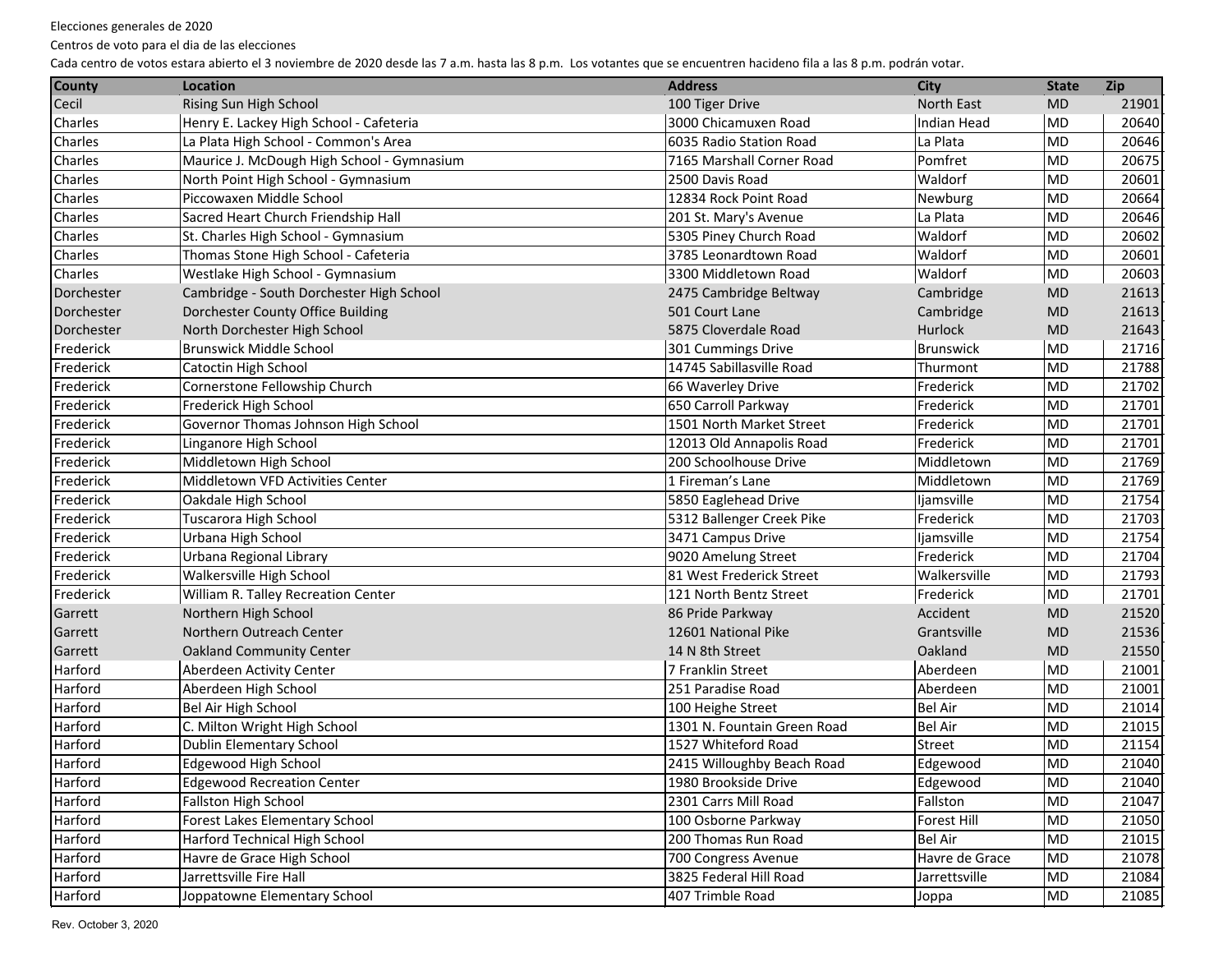Centros de voto para el dia de las elecciones

| <b>County</b> | <b>Location</b>                                           | <b>Address</b>               | <b>City</b>          | <b>State</b> | <b>Zip</b> |
|---------------|-----------------------------------------------------------|------------------------------|----------------------|--------------|------------|
| Harford       | <b>McFaul Activities Center</b>                           | 525 W MacPhail Road          | Bel Air              | MD           | 21014      |
| Harford       | North Harford High School                                 | 211 Pylesville Road          | Pylesville           | MD           | 21132      |
| Harford       | Old Post Elementary School                                | 2706 Old Philadelphia Road   | Abingdon             | MD           | 21009      |
| Harford       | Patterson Mill Middle/High School                         | 85 Patterson Mill Road       | <b>Bel Air</b>       | <b>MD</b>    | 21015      |
| Harford       | Riverside Elementary School                               | 211 Stillmeadow Drive        | Joppa                | MD           | 21085      |
| Howard        | Atholton High School                                      | 6520 Freetown Road           | Columbia             | MD           | 21044      |
| Howard        | <b>Centennial High School</b>                             | 4300 Centennial Lane         | <b>Ellicott City</b> | <b>MD</b>    | 21042      |
| Howard        | Elkridge Landing Middle School                            | 7085 Montgomery Road         | Elkridge             | <b>MD</b>    | 21075      |
| Howard        | Glenelg High School                                       | 14025 Burntwoods Road        | Glenelg              | <b>MD</b>    | 21737      |
| Howard        | Hammond High School                                       | 8800 Guilford Road           | Columbia             | <b>MD</b>    | 21046      |
| Howard        | Howard High School                                        | 8700 Old Annapolis Road      | <b>Ellicott City</b> | <b>MD</b>    | 21043      |
| Howard        | Laurel Woods Elementary School                            | 9250 N. Laurel Road          | Laurel               | <b>MD</b>    | 20723      |
| Howard        | Lisbon Elementary School                                  | 15901 Frederick Road         | Lisbon               | <b>MD</b>    | 21797      |
| Howard        | Long Reach High School                                    | 6101 Old Dobbin Lane         | Columbia             | <b>MD</b>    | 21045      |
| Howard        | Marriotts Ridge High School                               | 12100 Woodford Drive         | Marriottsville       | <b>MD</b>    | 21104      |
| Howard        | Meadowbrook Athletic Complex                              | 5001 Meadowbrook Lane        | <b>Ellicott City</b> | <b>MD</b>    | 21043      |
| Howard        | Mount Hebron High School                                  | 9440 Old Frederick Road      | <b>Ellicott City</b> | <b>MD</b>    | 21042      |
| Howard        | Oakland Mills High School                                 | 9410 Kilimanjaro Road        | Columbia             | <b>MD</b>    | 21045      |
| Howard        | Patuxent Valley Middle School                             | 9151 Vollmerhausen Road      | Jessup               | <b>MD</b>    | 20794      |
| Howard        | Reservoir High School                                     | 11550 Scaggsville Road       | Fulton               | <b>MD</b>    | 20759      |
| Howard        | River Hill High School                                    | 12101 Clarksville Pike       | Clarksville          | <b>MD</b>    | 21029      |
| Howard        | Wilde Lake High School                                    | 5460 Trumpeter Road          | Columbia             | <b>MD</b>    | 21044      |
| Kent          | Kent County Public Library                                | 408 High Street              | Chestertown          | <b>MD</b>    | 21620      |
| Kent          | Millington Fire House                                     | 185 Sassafras Street         | Millington           | MD           | 21651      |
| Kent          | Rock Hall Fire Company                                    | 21500 Rock Hall Avenue       | <b>Rock Hall</b>     | MD           | 21661      |
| Montgomery    | ACTIVITY CENTER AT BOHRER PARK                            | 506 South Frederick Avenue   | Gaithersburg         | <b>MD</b>    | 20877      |
| Montgomery    | ALBERT EINSTEIN HIGH SCHOOL                               | 11135 Newport Mill Road      | Kensington           | <b>MD</b>    | 20895      |
| Montgomery    | Bethesda Chevy-Chase High School - Cafeteria              | 4301 East-West Highway       | Bethesda             | <b>MD</b>    | 20814      |
| Montgomery    | Bethesda Chevy-Chase High School - Gymnasium              | 4301 East-West Highway       | Bethesda             | <b>MD</b>    | 20814      |
| Montgomery    | <b>CLARKSBURG HIGH SCHOOL</b>                             | 22500 Wims Road              | Clarksburg           | <b>MD</b>    | 20871      |
| Montgomery    | COL. ZADOK MAGRUDER HIGH SCHOOL                           | 5939 Muncaster Mill Road     | Rockville            | <b>MD</b>    | 20855      |
| Montgomery    | DAMASCUS COMMUNITY RECREATION CENTER                      | 25520 Oak Drive              | Damascus             | <b>MD</b>    | 20872      |
| Montgomery    | <b>DAMASCUS HIGH SCHOOL</b>                               | 25921 Ridge Road             | Damascus             | <b>MD</b>    | 20872      |
| Montgomery    | <b>EXECUTIVE OFFICE BUILDING</b>                          | 101 Monroe Street            | Rockville            | <b>MD</b>    | 20850      |
| Montgomery    | <b>GAITHERSBURG HIGH SCHOOL</b>                           | 101 Education Boulevard      | Gaithersburg         | <b>MD</b>    | 20877      |
| Montgomery    | <b>GERMANTOWN COMMUNITY RECREATION CENTER</b>             | 18905 Kingsview Road         | Germantown           | <b>MD</b>    | 20874      |
| Montgomery    | JAMES HUBERT BLAKE HIGH SCHOOL                            | 300 Norwood Road             | <b>Silver Spring</b> | <b>MD</b>    | 20905      |
| Montgomery    | JANE E. LAWTON COMMUNITY RECREATION CENTER                | 4301 Willow Lane             | Chevy Chase          | <b>MD</b>    | 20815      |
| Montgomery    | JOHN F. KENNEDY HIGH SCHOOL                               | 1901 Randolph Road           | <b>Silver Spring</b> | <b>MD</b>    | 20902      |
| Montgomery    | MARILYN J. PRAISNER COMMUNITY RECREATION CENTER           | 14906 Old Columbia Pike      | Burtonsville         | <b>MD</b>    | 20866      |
| Montgomery    | MID-COUNTY COMMUNITY RECREATION CENTER                    | 2004 Queensguard Road        | <b>Silver Spring</b> | <b>MD</b>    | 20906      |
| Montgomery    | MONTGOMERY BLAIR HIGH SCHOOL                              | 51 University Boulevard East | <b>Silver Spring</b> | <b>MD</b>    | 20901      |
| Montgomery    | MONTGOMERY CO. CONFERENCE CENTER, MARRIOTT BETHESDA NORTH | 5967 Executive Boulevard     | North Bethesda       | <b>MD</b>    | 20852      |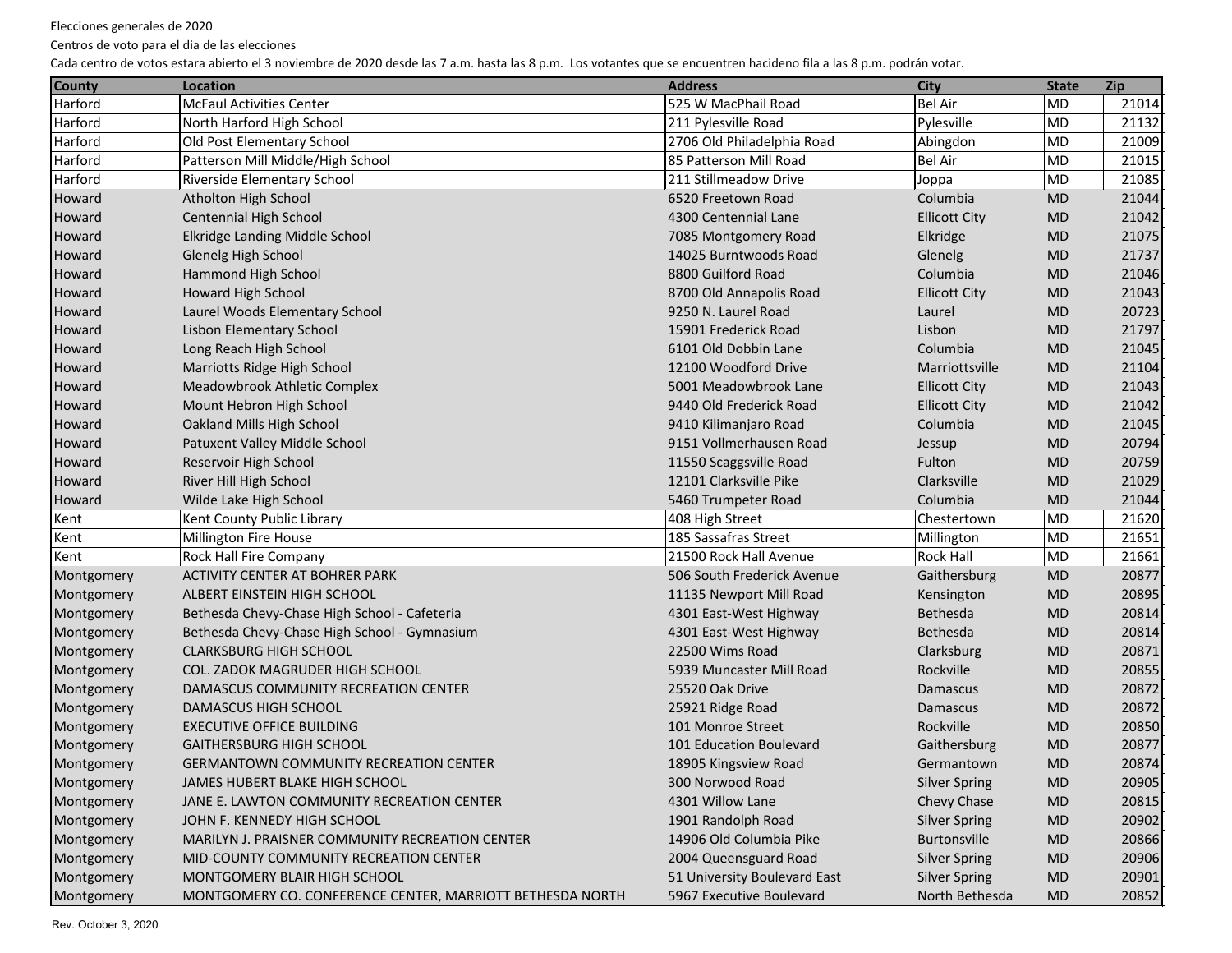Centros de voto para el dia de las elecciones

| <b>County</b>   | <b>Location</b>                                       | <b>Address</b>                | <b>City</b>           | <b>State</b> | Zip   |
|-----------------|-------------------------------------------------------|-------------------------------|-----------------------|--------------|-------|
| Montgomery      | NANCY H. DACEK N. POTOMAC COMMUNITY RECREATION CENTER | 13850 Travilah Road           | Rockville             | <b>MD</b>    | 20850 |
| Montgomery      | NORTHWEST HIGH SCHOOL                                 | 13501 Richter Farm Road       | Germantown            | <b>MD</b>    | 20874 |
| Montgomery      | NORTHWOOD HIGH SCHOOL                                 | 919 University Boulevard West | <b>Silver Spring</b>  | <b>MD</b>    | 20901 |
| Montgomery      | PAINT BRANCH HIGH SCHOOL                              | 14121 Old Columbia Pike       | <b>Burtonsville</b>   | <b>MD</b>    | 20866 |
| Montgomery      | POOLESVILLE HIGH SCHOOL                               | 17501 West Willard Road       | Poolesville           | <b>MD</b>    | 20837 |
| Montgomery      | POTOMAC COMMUNITY RECREATION CENTER                   | 11315 Falls Road              | Potomac               | <b>MD</b>    | 20854 |
| Montgomery      | <b>QUINCE ORCHARD HIGH SCHOOL</b>                     | 15800 Quince Orchard Road     | Gaithersburg          | <b>MD</b>    | 20878 |
| Montgomery      | RICHARD MONTGOMERY HIGH SCHOOL                        | 250 Richard Montgomery Drive  | Rockville             | <b>MD</b>    | 20852 |
| Montgomery      | ROCKVILLE HIGH SCHOOL                                 | 2100 Baltimore Road           | Rockville             | <b>MD</b>    | 20851 |
| Montgomery      | SANDY SPRING VOLUNTEER FIRE DEPT                      | 17921 Brooke Road             | <b>Sandy Spring</b>   | <b>MD</b>    | 20860 |
| Montgomery      | SENECA VALLEY HIGH SCHOOL                             | 19401 Crystal Rock Drive      | Germantown            | <b>MD</b>    | 20874 |
| Montgomery      | SHERWOOD HIGH SCHOOL                                  | 300 Olney-Sandy Spring Road   | <b>Sandy Spring</b>   | <b>MD</b>    | 20860 |
| Montgomery      | SILVER SPRING CIVIC BUILDING                          | 1 Veterans Place              | <b>Silver Spring</b>  | <b>MD</b>    | 20910 |
| Montgomery      | SPRINGBROOK HIGH SCHOOL                               | 201 Valley Brook Drive        | <b>Silver Spring</b>  | <b>MD</b>    | 20904 |
| Montgomery      | THOMAS S. WOOTTON HIGH SCHOOL                         | 2100 Wootton Parkway          | Rockville             | <b>MD</b>    | 20850 |
| Montgomery      | WALT WHITMAN HIGH SCHOOL                              | 7100 Whittier Boulevard       | <b>Bethesda</b>       | <b>MD</b>    | 20817 |
| Montgomery      | WALTER JOHNSON HIGH SCHOOL                            | 6400 Rock Spring Drive        | <b>Bethesda</b>       | <b>MD</b>    | 20814 |
| Montgomery      | <b>WATKINS MILL HIGH SCHOOL</b>                       | 10301 Apple Ridge Road        | Gaithersburg          | <b>MD</b>    | 20879 |
| Montgomery      | <b>WHEATON HIGH SCHOOL</b>                            | 12401 Dalewood Drive          | <b>Silver Spring</b>  | <b>MD</b>    | 20906 |
| Montgomery      | Wheaton Library & Community Recreation Center         | 11701 Georgia Avenue          | Wheaton               | <b>MD</b>    | 20902 |
| Montgomery      | WHITE OAK COMMUNITY RECREATION CENTER                 | 1700 April Lane               | <b>Silver Spring</b>  | <b>MD</b>    | 20904 |
| Montgomery      | WINSTON CHURCHILL HIGH SCHOOL                         | 11300 Gainsborough Road       | Potomac               | <b>MD</b>    | 20854 |
| Prince George's | <b>Accokeek VFD Training &amp; Activity Center</b>    | 16111 Livingston Road         | Accokeek              | MD           | 20607 |
| Prince George's | <b>Baden Community Center</b>                         | 13601 Baden-Westwood Road     | Brandywine            | MD           | 20613 |
| Prince George's | <b>Bladensburg High School</b>                        | 4200 57th Avenue              | Bladensburg           | MD           | 20710 |
| Prince George's | Bowie Gymnasium                                       | 4100 Northview Drive          | Bowie                 | lmd          | 20716 |
| Prince George's | <b>Bowie High School</b>                              | 15200 Annapolis Road          | <b>Bowie</b>          | <b>MD</b>    | 20715 |
| Prince George's | Bowie State University - James Gym                    | 14000 Jericho Park Road       | <b>Bowie</b>          | <b>MD</b>    | 20715 |
| Prince George's | Cedar Heights Community Center                        | 1200 Glen Willow Drive        | Capitol Heights       | <b>MD</b>    | 20743 |
| Prince George's | Central High at Forestville                           | 7001 Beltz Drive              | Forestville           | MD           | 20747 |
| Prince George's | Charles H. Flowers High School                        | 10001 Ardwick Ardmore Road    | <b>Upper Marlboro</b> | <b>MD</b>    | 20774 |
| Prince George's | <b>Crossland High School</b>                          | 6901 Temple Hill Road         | <b>Temple Hills</b>   | MD           | 20748 |
| Prince George's | Deerfield Run School Community Center                 | 13000 Laurel-Bowie Road       | Laurel                | MD           | 20708 |
| Prince George's | Dr. Henry A. Wise, Jr. High School                    | 12650 Brooke Lane             | <b>Upper Marlboro</b> | MD           | 20772 |
| Prince George's | Duval High School                                     | 9880 Good Luck Road           | Lanham                | <b>MD</b>    | 20706 |
| Prince George's | Eleanor Roosevelt High School                         | 7601 Hanover Parkway          | Greenbelt             | MD           | 20770 |
| Prince George's | FedEx Field                                           | 1600 FedEx Way                | Landover              | MD           | 20785 |
| Prince George's | Frederick Douglass High School                        | 8000 Croom Road               | <b>Upper Marlboro</b> | MD           | 20772 |
| Prince George's | Friendly High School                                  | 10000 Allentown Road          | Fort Washington       | MD           | 20744 |
| Prince George's | Glenn Dale Community Center                           | 11901 Glenn Dale Boulevard    | Glenn Dale            | MD           | 20769 |
| Prince George's | High Point High School                                | 3601 Powder Mill Road         | Beltsville            | MD           | 20705 |
| Prince George's | John E. Howard Community Center                       | 4400 Shell Street             | Capitol Heights       | MD           | 20743 |
| Prince George's | Kentland Community Center                             | 2413 Pinebrook Avenue         | Landover              | MD           | 20785 |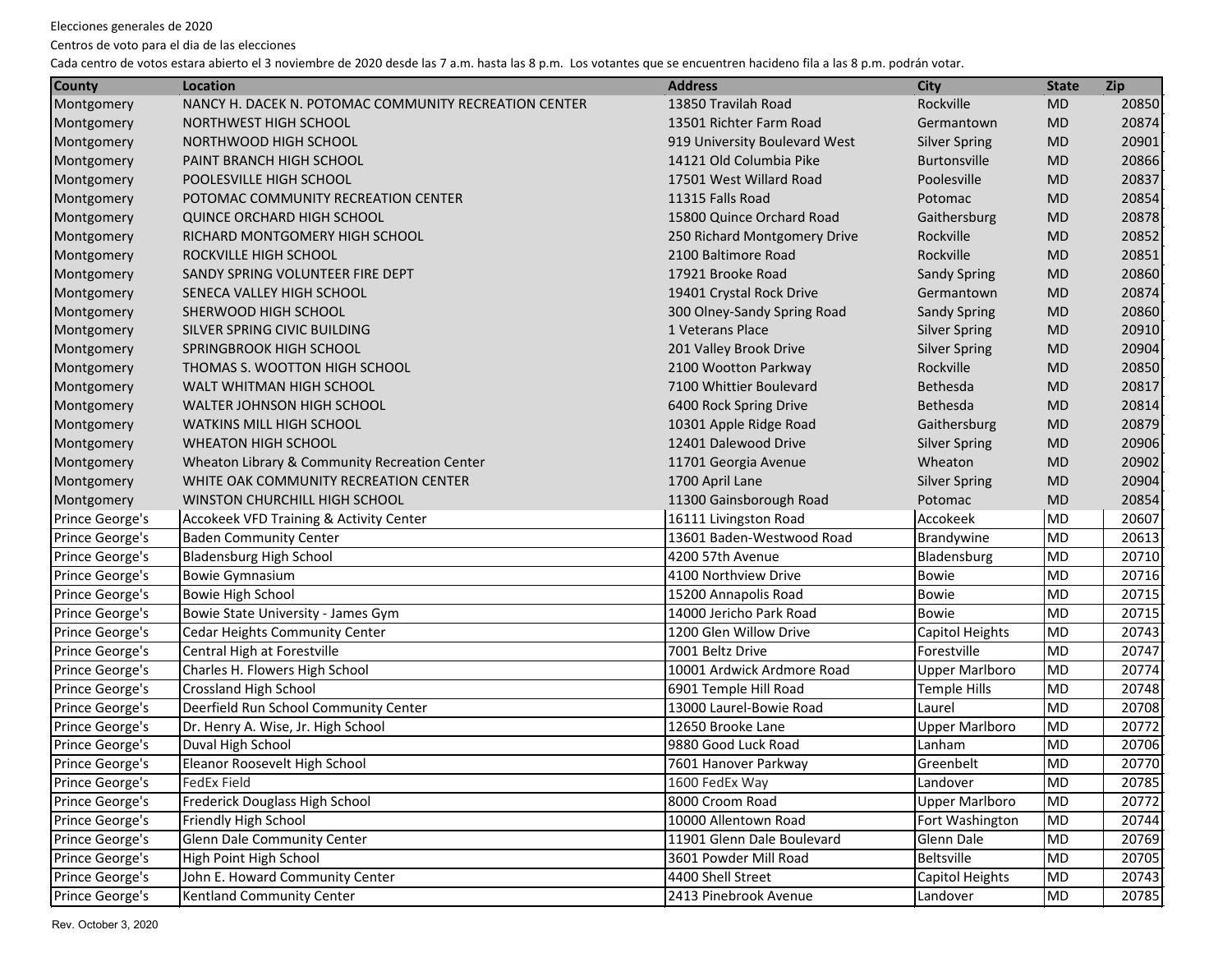Centros de voto para el dia de las elecciones

| <b>County</b>   | <b>Location</b>                                                   | <b>Address</b>                    | <b>City</b>           | <b>State</b> | Zip   |
|-----------------|-------------------------------------------------------------------|-----------------------------------|-----------------------|--------------|-------|
| Prince George's | Largo High School                                                 | 505 Largo Road                    | <b>Upper Marlboro</b> | <b>MD</b>    | 20774 |
| Prince George's | Largo/Kettering/Perrywood Community Center                        | 431 Watkins Park Drive            | <b>Upper Marlboro</b> | <b>MD</b>    | 20774 |
| Prince George's | Laurel High School                                                | 8000 Cherry Lane                  | Laurel                | MD           | 20707 |
| Prince George's | Northwestern High School                                          | 7000 Adelphi Road                 | Hyattsville           | MD           | 20782 |
| Prince George's | Oxon Hill High School                                             | 6701 Leyte Drive                  | Oxon Hill             | MD           | 20745 |
| Prince George's | Parkdale High School                                              | 6001 Good Luck Road               | Riverdale             | MD           | 20737 |
| Prince George's | <b>Peppermill Community Center</b>                                | 610 Hill Road                     | Landover              | MD           | 20785 |
| Prince George's | Potomac High School                                               | 5211 Boydell Avenue               | Oxon Hill             | MD           | 20745 |
| Prince George's | Rollingcrest Chillum Community Center                             | 6120 Sargent Road                 | Hyattsville           | MD           | 20782 |
| Prince George's | Show Place Arena                                                  | 14900 Pennsylvania Avenue         | <b>Upper Marlboro</b> | MD           | 20772 |
| Prince George's | South Bowie Community Center                                      | 1717 Pittsfield Lane              | <b>Bowie</b>          | MD           | 20715 |
| Prince George's | Southern Area Aquatic and Recreation Complex                      | 13601 Missouri Avenue             | Brandywine            | MD           | 20613 |
| Prince George's | Southern Regional Technology and Recreation Complex               | 7007 Bock Road                    | Fort Washington       | MD           | 20744 |
| Prince George's | Suitland Community Park School Center                             | 5600 Regency Lane                 | Forestville           | MD           | 20747 |
| Prince George's | Suitland High School                                              | 5200 Silver Hill Road             | Forestville           | <b>MD</b>    | 20747 |
| Prince George's | Surrattsville High School                                         | 6101 Garden Drive                 | Clinton               | <b>MD</b>    | 20735 |
| Prince George's | Temple Hills Community Center                                     | 5300 Temple Hill Road             | <b>Temple Hills</b>   | <b>MD</b>    | 20748 |
| Prince George's | The Pavilion at the University of Maryland Xfinity Center         | 8500 Paint Branch Drive           | College Park          | <b>MD</b>    | 20740 |
| Prince George's | Wayne K. Curry Sports and Learning Center                         | 8001 Sheriff Road                 | Landover              | <b>MD</b>    | 20785 |
| Prince George's | Westphalia Community Center                                       | 8900 Westphalia Road              | <b>Upper Marlboro</b> | MD           | 20774 |
| Queen Anne's    | Church Hill Elementary School                                     | 631 Main Street                   | Church Hill           | <b>MD</b>    | 21623 |
| Queen Anne's    | <b>Grasonville Elementary School</b>                              | 5435 Main Street                  | Grasonville           | <b>MD</b>    | 21638 |
| Queen Anne's    | Kennard Elementary School                                         | 420 Little Kidwell Avenue         | Centreville           | <b>MD</b>    | 21617 |
| Queen Anne's    | Kent Island Fire Department                                       | 1610 Main Street                  | Chester               | <b>MD</b>    | 21619 |
| Saint Mary's    | <b>Great Mills High School</b>                                    | 21130 Great Mills Road            | <b>Great Mills</b>    | <b>MD</b>    | 20634 |
| Saint Mary's    | Hollywood Firehouse                                               | 24801 Three Notch Road            | Hollywood             | <b>MD</b>    | 20636 |
| Saint Mary's    | Leonardtown High School                                           | 23995 Point Lookout Road          | Leonardtown           | <b>MD</b>    | 20650 |
| Saint Mary's    | Lettie Marshal Dent Elementary School                             | 37840 New Market Turner Road      | Mechanicsville        | <b>MD</b>    | 20659 |
| Saint Mary's    | Lexington Park Elementary School                                  | 46763 Shangri-La Drive            | Lexington Park        | <b>MD</b>    | 20653 |
| Saint Mary's    | Margaret Brent Middle School                                      | 29675 Point Lookout Road          | Mechanicsville        | <b>MD</b>    | 20659 |
| Saint Mary's    | Spring Ridge Middle School                                        | 19856 Three Notch Road            | Lexington Park        | MD           | 20653 |
| Somerset        | Crisfield High School                                             | 210 Somerset Avenue               | Crisfield             | <b>MD</b>    | 21817 |
| Somerset        | Ewell Elementary School (for Smith Island registered voters only) | 4005 Smith Island Rd              | Ewell                 | <b>MD</b>    | 21824 |
| Somerset        | Somerset County Technical High School                             | 7994 Tawes Campus Drive           | Westover              | <b>MD</b>    | 21871 |
| Somerset        | Washington High School                                            | 10902 Old Princess Anne Road      | <b>Princess Anne</b>  | <b>MD</b>    | 21853 |
| Talbot          | Easton High School - Cafeteria                                    | 723 Mecklenburg Avenue            | Easton                | <b>MD</b>    | 21601 |
| Talbot          | Easton Volunteer Fire Department - Bingo Hall                     | 315 Aurora Park Drive (enter from | Easton                | MD           | 21601 |
| Talbot          | St Michael Middle/High School - gymnasium                         | 200 Seymour Avenue                | St. Michaels          | MD           | 21663 |
| Talbot          | Tilghman Volunteer Fire Department                                | 5996 Tilghman Island Road         | Tilghman              | MD           | 21665 |
| Washington      | Bester Elementary School Gym                                      | 385 Mill Street                   | Hagerstown            | MD           | 21740 |
| Washington      | Boonsboro High School Gymnasium                                   | 10 Campus Avenue                  | Boonsboro             | <b>MD</b>    | 21713 |
| Washington      | Clear Spring High School Gymnasium                                | 12630 Broadfording Road           | <b>Clear Spring</b>   | MD           | 21722 |
| Washington      | Girls Inc. Gym                                                    | 626 Washington Avenue             | Hagerstown            | MD           | 21740 |